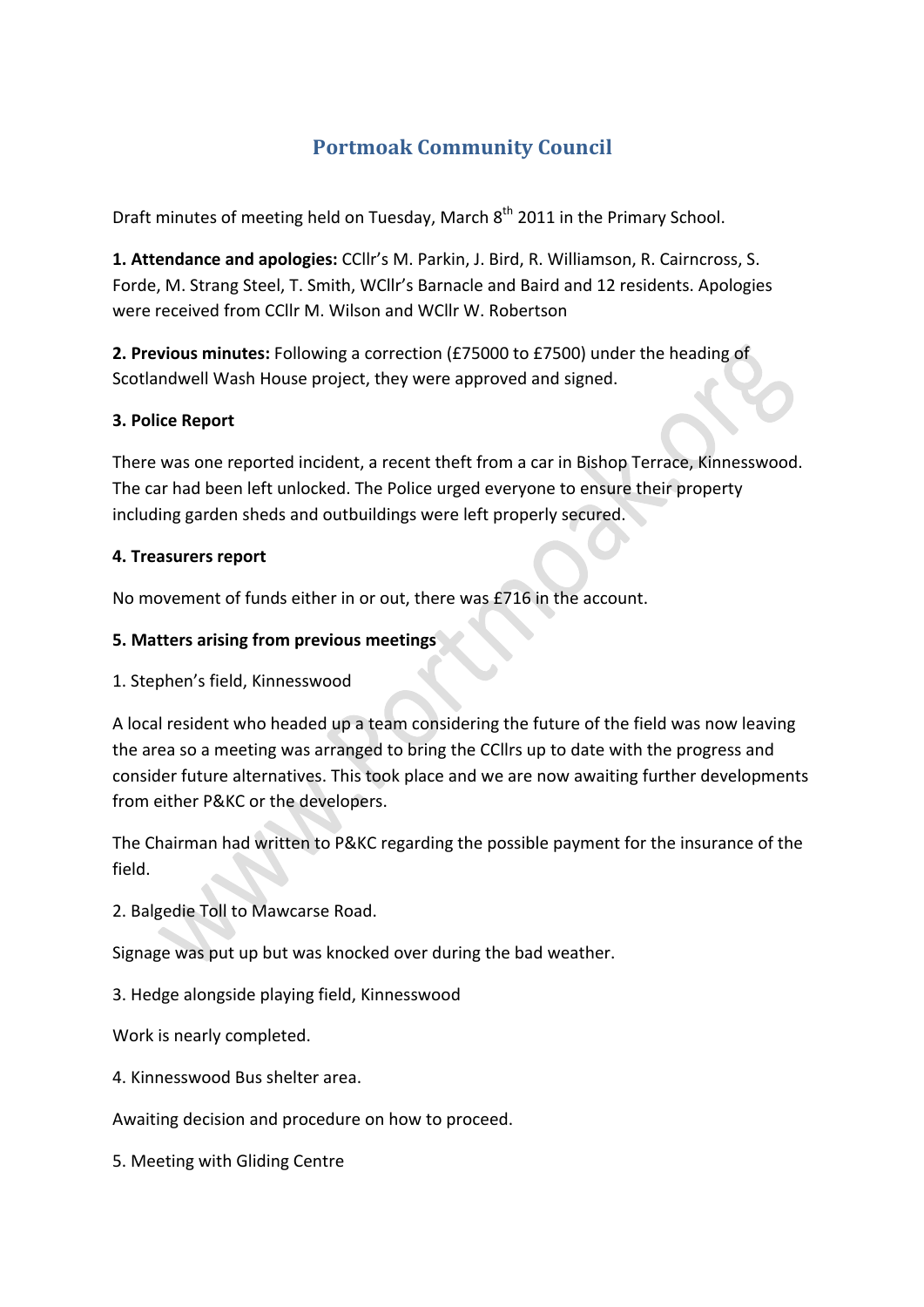A meeting took place with representatives of the Gliding Centre and their system of recording the complaints and incidents was explained to the CCllrs present. Most everything carried out on the site is under the supervision of either the British Gliding Association or the Health and Safety Executive so most all activities are regulated in some way.

The CC will continue to carry out meetings with the Gliding Centre and it is recommended that residents should contact the Gliding Centre in the first instance should they wish to report a possible incident.

# 6.!Build!Outs

Work has started on the build out at the bottom of Gamekeepers in Kinnesswood. It is understood that the build outs will be fitted with solar powered lights.

7. Snow clearance, gritting of roads.

The CC has been asked to comment on the snow clearing and gritting operations which were carried out this winter. If any resident would like to make a comment would they please do so in writing to the secretary before the end of March.

# 8. Vane Farm Road

WCllr Baird agreed to look at the resurfacing of this road.

# **6.#Subcommittee reports**

# Paths, Pavements and Roads

The Chairman explained that he was bringing together paths, pavements and roads under one heading and asking CCllr's Smith and Strang Steel to look at the associated issues. He praised the work which had been carried out by a 'Gamekeeper's resident' who was present at the meeting and hoped that he would continue to work with the two CCIIrs.

With regard to the cutting of the grass on the MBW the Chairman had contacted a number of people and was awaiting costs.

Cllr Strang Steel explained that plans for the core paths had not yet been approved by P&KC. There were in excess of 850 recommendations/objections and although 12 reporters had been given the job of looking at them it was thought it would be at least another year before the exercise was complete.

# Planning

CCIIr Cairncross informed the meeting that there was only one new application submitted since the last meeting which was at Vane Farm Nature Reserve. Although the CC would not be objecting to the application they would be noting the requirement for the completion of the Heritage Trail in this area.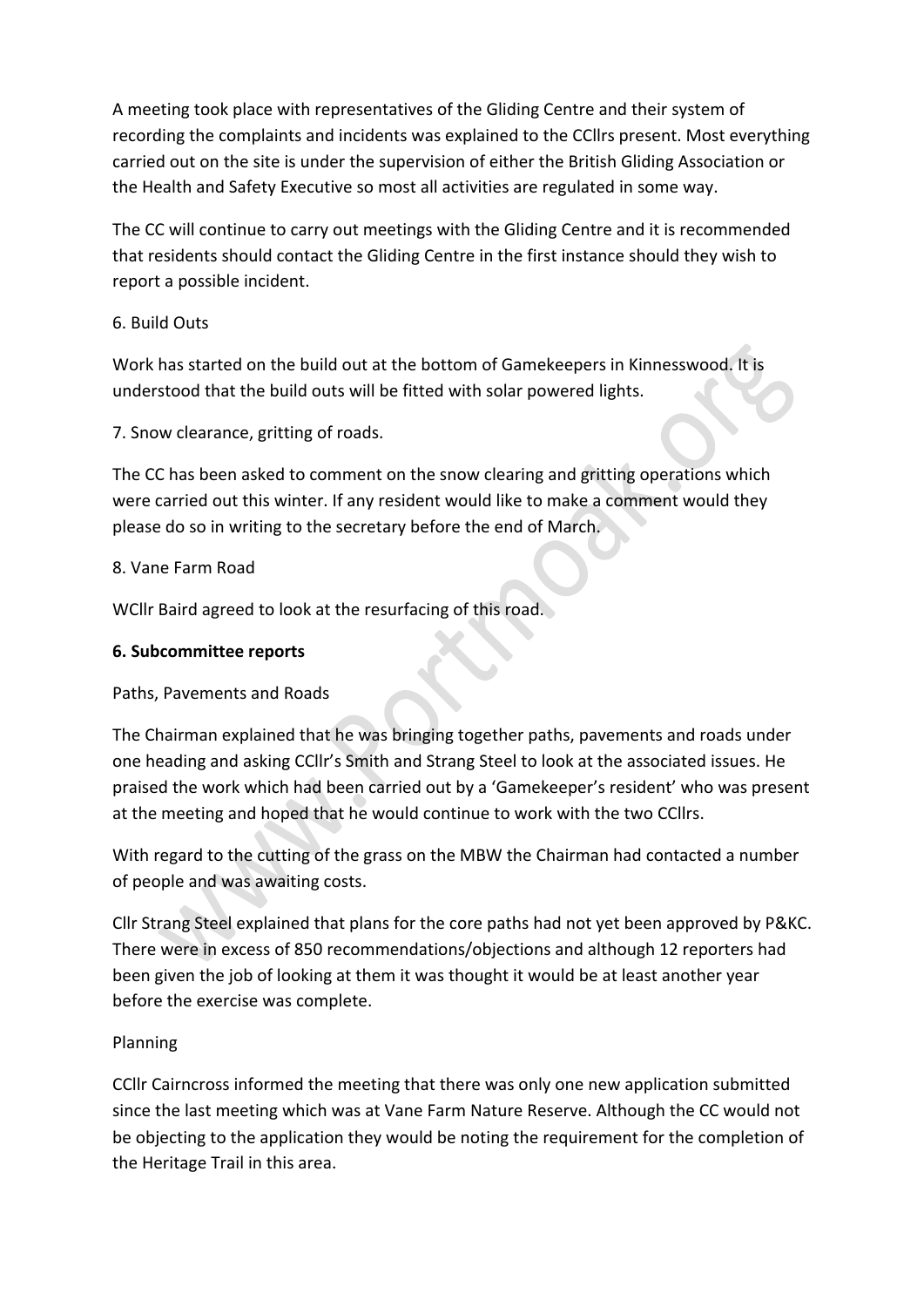Two amendments to previous applications were considered, Causeway Cottage and Kilmagadwood. The CC would be objecting to both these applications on the same basis as the previous objections. (Details of the objections can be found on the planning website of P&KC.)

CCIIr Cairncross reported on a meeting that he had attended with CCIIr Strang Steel and P&KC Head of Legal Services and a Legal Manager.

The purpose of the meeting was primarily to discuss the inappropriate behaviour by the planning dept. over the Wester Balgedie appeal, other areas discussed were the difficult way that information was placed on the planning website, issues around section 75 and developer contributions and the problems associated with planning at Scotlandwell. Council officers agreed to provide further comment.

There was considerable discussion on the problems detailed by residents who had wanted to keep track of submissions regarding the Kilmagadwood application.

It was noted that when amendments were made to applications neighbour notifications were sent out but CC's were not informed.

The Head of Legal Services also had a monitoring role on behalf of P&KC and would be especially looking at the backdating of comments on the planning website which was considered totally unacceptable.

WCllr Baird had already discussed the subject of backdating with P&KC planning and felt that their response and reply was not acceptable. WCllr Barnacle was meeting with the P&KC planning on Thursday, March  $10^{th}$  2011 and would also raise the issue.

CCIIr Cairncross warned the meeting that given the right circumstances a similar situation could be experienced at Kilmagadwood that had occurred at Wester Balgedie especially since P&KC Planning were supporting the Kilmagadwood planning application at the Development Control Committee meeting which will be held shortly.

WCllr Barnacle explained that it was his understanding that P&KC Planning were supporting the application because the applicant had tried to meet all the objections of the original application bearing in mind that the land had been zoned for housing.

# **7.#Ward#Cllr#reports**

WCllr Baird had received a query regarding the wall which had been built opposite Portmoak Hall and whether what was in place was the finished article.

CCIIr Cairncross said that he had met with CCIIr Wilson and an advisor at the time when the path was being constructed and agreed that an access way was required at this particular spot but the CC had not seen a plan or been consulted on what was going to be built.

WCllr Barnacle confirmed that he had sent a copy of his submission on the MIR to the CC.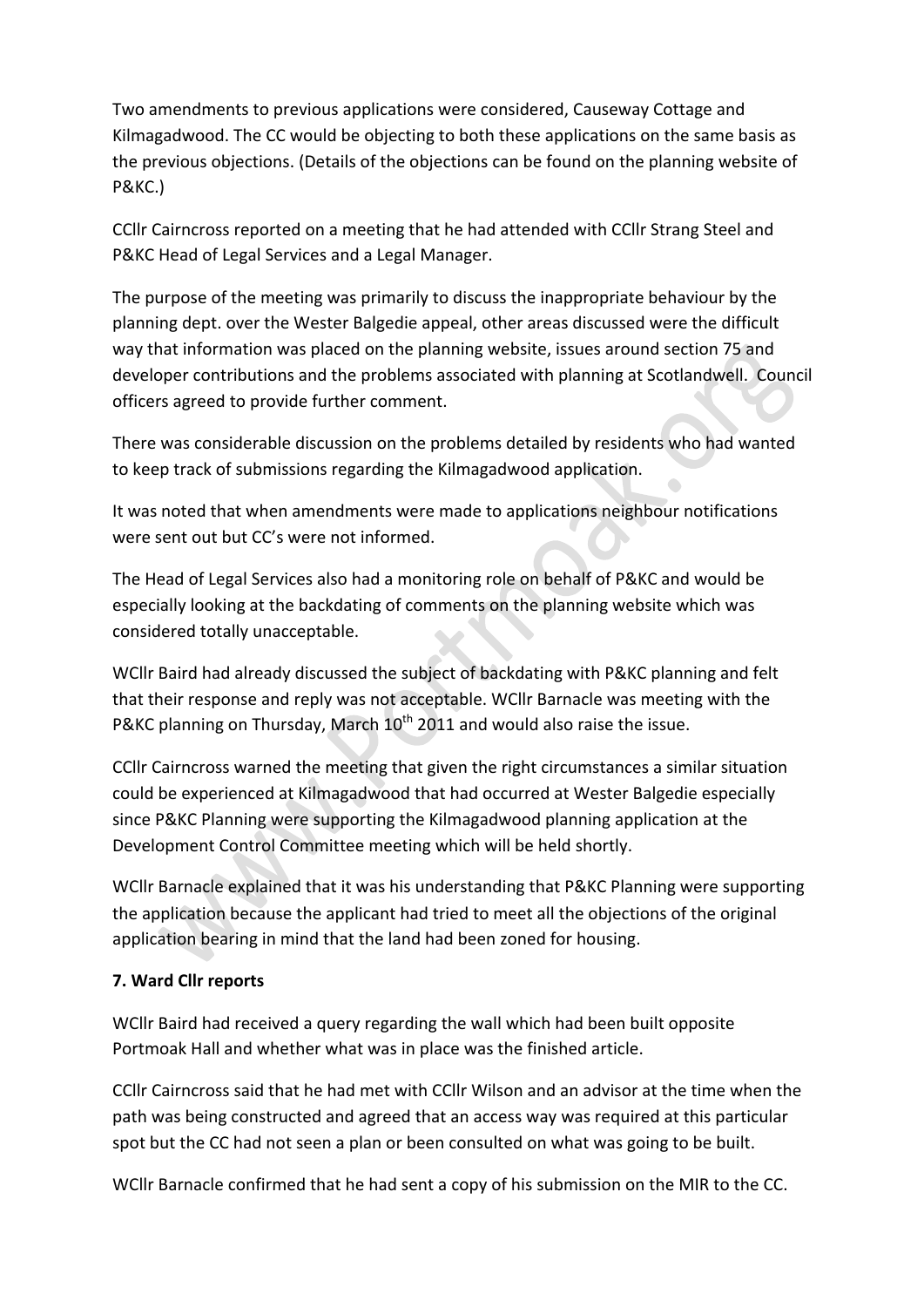With particular reference to Chapter 6, policy framework, from his questioning of the process it would appear that there will be very little time and therefore opportunity for comment on issues such as airfield safeguarding and AGLV.

This question should be raised at the planned MIR consultation meetings.

Regarding the P&KC budget debate which was held on February 17<sup>th</sup> 2011 WCllr Barnacle confirmed that he had agreed with the Councils decisions because he felt that money for the more vulnerable groups was not being cut as deeply as other services.

A resident informed the meeting that due to spending cutbacks it was his understanding that grass verges would only be cut once a year instead of twice.

WCllr Barnacle explained to the meeting that he was shortly meeting with P&KC Chief Executive to resolve the issue of not receiving the same P&KC briefs as other Cllrs.

WCllr Baird said that she expected the P&KC council to resume the uplift of 2 brown lidded bins shortly.

# **8.#AOCB**

1. Pooling of water on road adjacent to Balgedie Toll.

A resident had reported that water running from this area was flooding his property. P&KC had investigated the problem and the solution was now in the hands of SEPA and the owner of the adiacent land.

2. Suggestions have been sent to the CC to re site the post van and library van.

It is suggested that the post van staff would like to use the Lomond Hotel car park instead of its present position and a further suggestion made to level and pave the area of the bus shelter site to allow the post and library van to park in the centre of the village.

3. The MBW leaflets would now be stored by the Chairman.

4. A resident raised the question of the height of water in Loch Leven. It appeared that the height of water was being kept purposely high which was causing an immediate problem for walkers in the surrounding area and also the longer term problem of path maintenance.

Following some discussion it appeared that this wasn't a recent problem and the Chairman agreed to follow up.

5. The secretary reminded the CCllrs that the AGM will be held together with next months meeting and requested all Cllrs submitting a report for the AGM to forward a written copy beforehand.